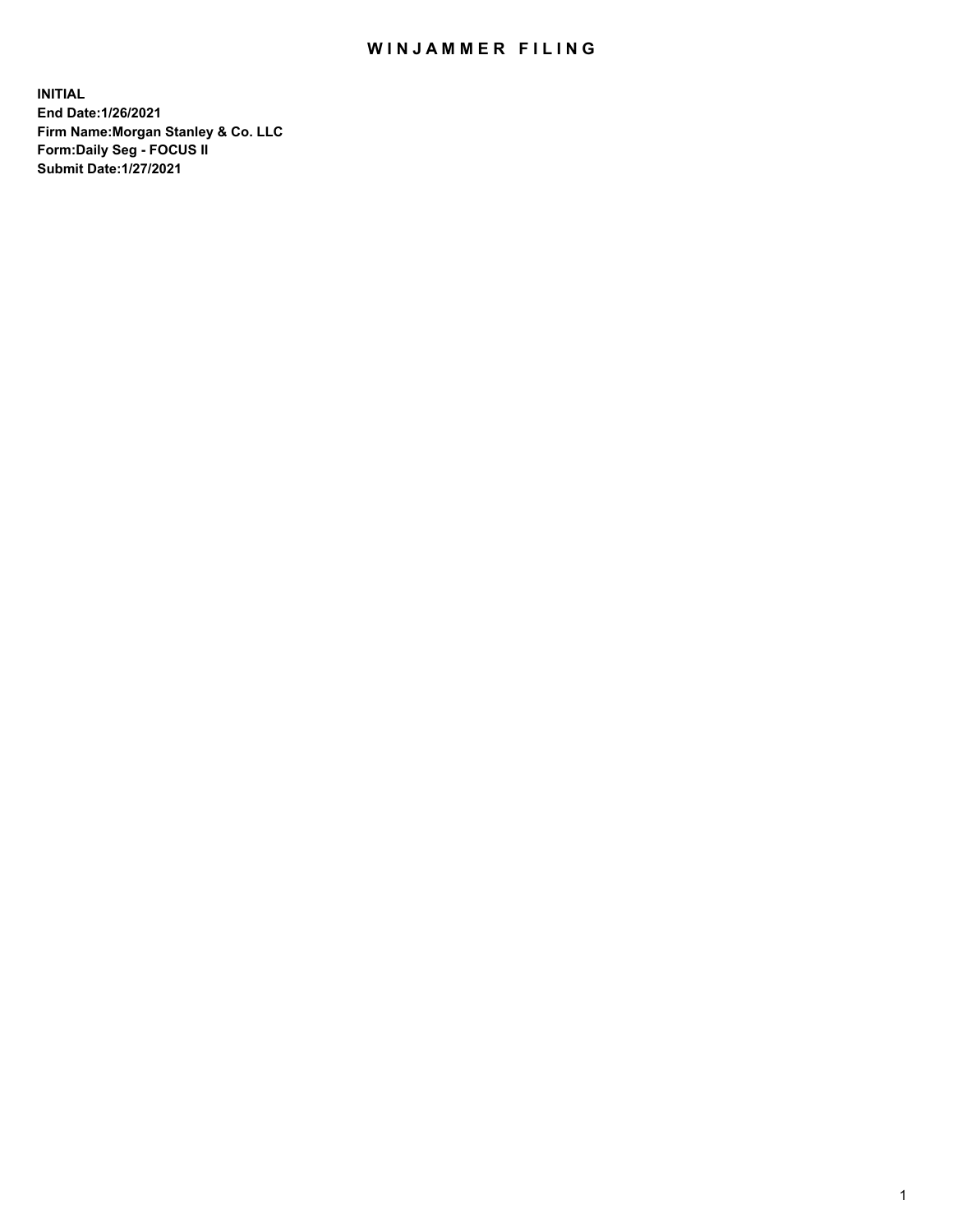**INITIAL End Date:1/26/2021 Firm Name:Morgan Stanley & Co. LLC Form:Daily Seg - FOCUS II Submit Date:1/27/2021 Daily Segregation - Cover Page**

| Name of Company                                                                                                                                                                                                                                                                                                                | <b>Morgan Stanley &amp; Co. LLC</b>                    |
|--------------------------------------------------------------------------------------------------------------------------------------------------------------------------------------------------------------------------------------------------------------------------------------------------------------------------------|--------------------------------------------------------|
| <b>Contact Name</b>                                                                                                                                                                                                                                                                                                            | <b>Ikram Shah</b>                                      |
| <b>Contact Phone Number</b>                                                                                                                                                                                                                                                                                                    | 212-276-0963                                           |
| <b>Contact Email Address</b>                                                                                                                                                                                                                                                                                                   | Ikram.shah@morganstanley.com                           |
| FCM's Customer Segregated Funds Residual Interest Target (choose one):<br>a. Minimum dollar amount: : or<br>b. Minimum percentage of customer segregated funds required:%; or<br>c. Dollar amount range between: and; or<br>d. Percentage range of customer segregated funds required between:% and%.                          | 235,000,000<br><u>0</u><br><u>00</u><br><u>00</u>      |
| FCM's Customer Secured Amount Funds Residual Interest Target (choose one):<br>a. Minimum dollar amount: ; or<br>b. Minimum percentage of customer secured funds required:%; or<br>c. Dollar amount range between: and; or<br>d. Percentage range of customer secured funds required between:% and%.                            | 140,000,000<br><u>0</u><br><u>00</u><br>0 <sub>0</sub> |
| FCM's Cleared Swaps Customer Collateral Residual Interest Target (choose one):<br>a. Minimum dollar amount: ; or<br>b. Minimum percentage of cleared swaps customer collateral required:% ; or<br>c. Dollar amount range between: and; or<br>d. Percentage range of cleared swaps customer collateral required between:% and%. | 92,000,000<br><u>0</u><br><u>00</u><br>00              |

Attach supporting documents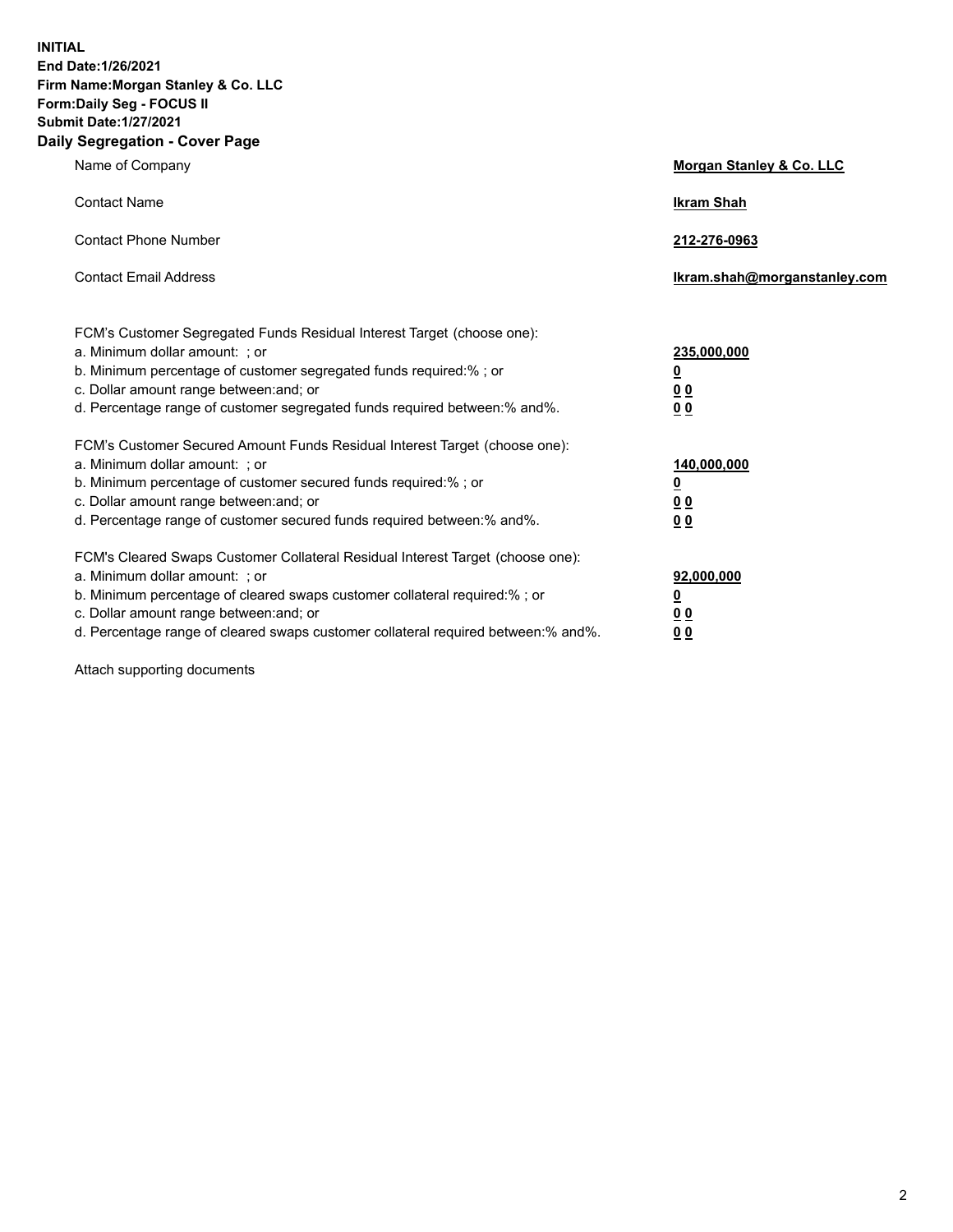## **INITIAL End Date:1/26/2021 Firm Name:Morgan Stanley & Co. LLC Form:Daily Seg - FOCUS II Submit Date:1/27/2021**

## **Daily Segregation - Secured Amounts**

Foreign Futures and Foreign Options Secured Amounts Amount required to be set aside pursuant to law, rule or regulation of a foreign government or a rule of a self-regulatory organization authorized thereunder 1. Net ledger balance - Foreign Futures and Foreign Option Trading - All Customers A. Cash **4,500,961,008** [7315] B. Securities (at market) **2,438,472,718** [7317] 2. Net unrealized profit (loss) in open futures contracts traded on a foreign board of trade **491,902,012** [7325] 3. Exchange traded options a. Market value of open option contracts purchased on a foreign board of trade **14,674,313** [7335] b. Market value of open contracts granted (sold) on a foreign board of trade **-15,075,637** [7337] 4. Net equity (deficit) (add lines 1. 2. and 3.) **7,430,934,414** [7345] 5. Account liquidating to a deficit and account with a debit balances - gross amount **18,896,154** [7351] Less: amount offset by customer owned securities **-15,924,893** [7352] **2,971,261** 6. Amount required to be set aside as the secured amount - Net Liquidating Equity Method (add lines 4 and 5) 7. Greater of amount required to be set aside pursuant to foreign jurisdiction (above) or line 6. FUNDS DEPOSITED IN SEPARATE REGULATION 30.7 ACCOUNTS 1. Cash in banks A. Banks located in the United States **794,124,811** [7500] B. Other banks qualified under Regulation 30.7 **545,711,117** [7520] **1,339,835,928** 2. Securities A. In safekeeping with banks located in the United States **456,767,790** [7540] B. In safekeeping with other banks qualified under Regulation 30.7 **22,615,541** [7560] **479,383,331** 3. Equities with registered futures commission merchants

- 
- B. Securities **0** [7590]
- C. Unrealized gain (loss) on open futures contracts **64,899** [7600]
- D. Value of long option contracts **0** [7610]
- E. Value of short option contracts **0** [7615] **22,175,933** [7620]
- 4. Amounts held by clearing organizations of foreign boards of trade
	- A. Cash **0** [7640]
	- B. Securities **0** [7650]
	- C. Amount due to (from) clearing organization daily variation **0** [7660]
	- D. Value of long option contracts **0** [7670]
	- E. Value of short option contracts **0** [7675] **0** [7680]
- 5. Amounts held by members of foreign boards of trade
	-
	-
	- C. Unrealized gain (loss) on open futures contracts **491,837,112** [7720]
	- D. Value of long option contracts **14,674,313** [7730]
	-
- 6. Amounts with other depositories designated by a foreign board of trade **0** [7760]
- 7. Segregated funds on hand **0** [7765]
- 8. Total funds in separate section 30.7 accounts **7,650,142,070** [7770]
- 9. Excess (deficiency) Set Aside for Secured Amount (subtract line 7 Secured Statement Page 1 from Line 8)
- 10. Management Target Amount for Excess funds in separate section 30.7 accounts **140,000,000** [7780]
- 11. Excess (deficiency) funds in separate 30.7 accounts over (under) Management Target **76,236,395** [7785]

**0** [7305]

[7354] **7,433,905,675** [7355]

**7,433,905,675** [7360]

[7530]

[7570]

A. Cash **22,111,034** [7580]

 A. Cash **3,358,221,703** [7700] B. Securities **1,959,089,387** [7710] E. Value of short option contracts **-15,075,637** [7735] **5,808,746,878** [7740] **216,236,395** [7380]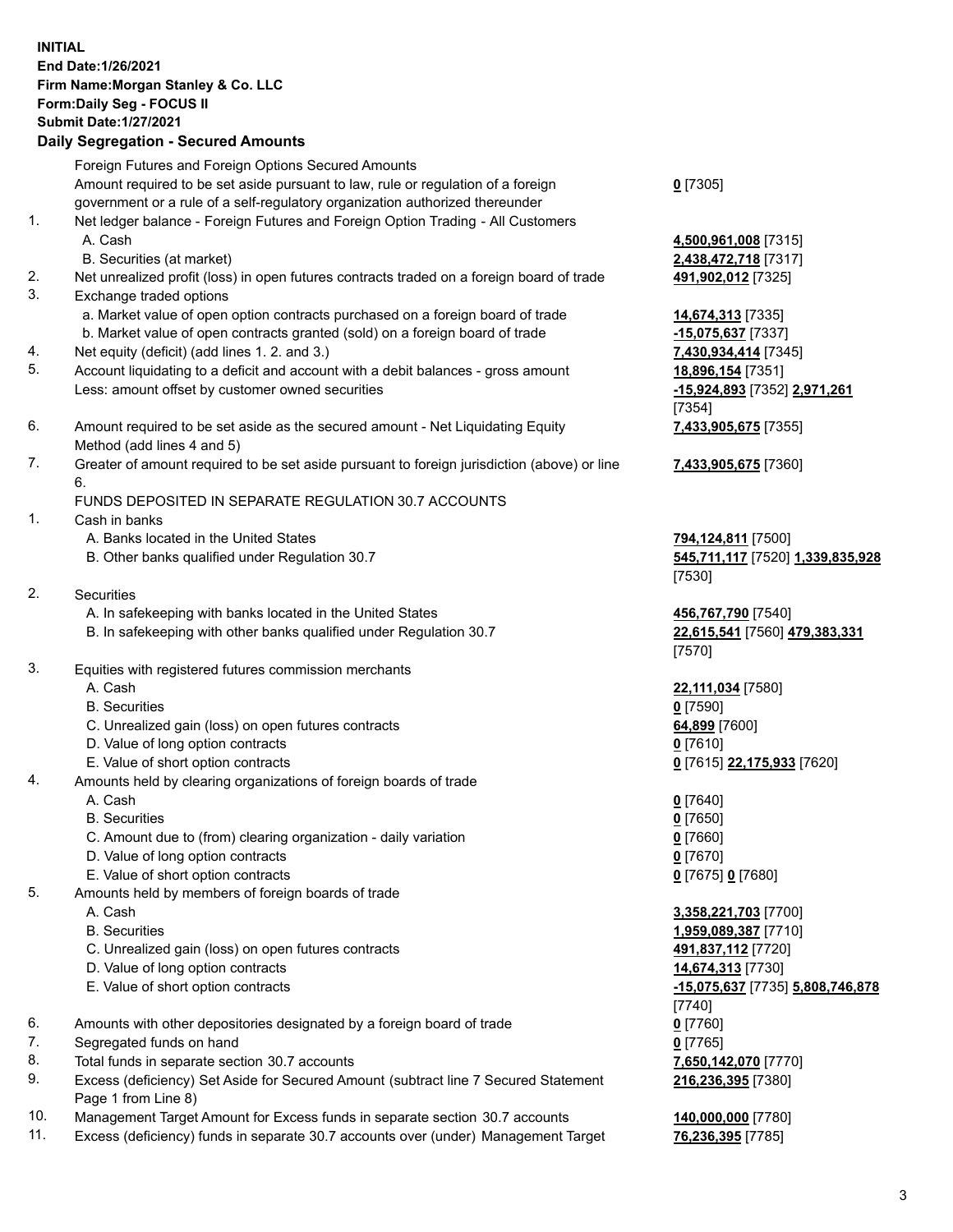**INITIAL End Date:1/26/2021 Firm Name:Morgan Stanley & Co. LLC Form:Daily Seg - FOCUS II Submit Date:1/27/2021 Daily Segregation - Segregation Statement** SEGREGATION REQUIREMENTS(Section 4d(2) of the CEAct) 1. Net ledger balance A. Cash **15,623,689,702** [7010] B. Securities (at market) **8,651,110,635** [7020] 2. Net unrealized profit (loss) in open futures contracts traded on a contract market **2,050,791,385** [7030] 3. Exchange traded options A. Add market value of open option contracts purchased on a contract market **565,735,909** [7032] B. Deduct market value of open option contracts granted (sold) on a contract market **-344,180,406** [7033] 4. Net equity (deficit) (add lines 1, 2 and 3) **26,547,147,225** [7040] 5. Accounts liquidating to a deficit and accounts with debit balances - gross amount **231,630,328** [7045] Less: amount offset by customer securities **-228,972,901** [7047] **2,657,427** [7050] 6. Amount required to be segregated (add lines 4 and 5) **26,549,804,652** [7060] FUNDS IN SEGREGATED ACCOUNTS 7. Deposited in segregated funds bank accounts A. Cash **4,844,910,277** [7070] B. Securities representing investments of customers' funds (at market) **0** [7080] C. Securities held for particular customers or option customers in lieu of cash (at market) **888,683,879** [7090] 8. Margins on deposit with derivatives clearing organizations of contract markets A. Cash **13,141,801,835** [7100] B. Securities representing investments of customers' funds (at market) **0** [7110] C. Securities held for particular customers or option customers in lieu of cash (at market) **7,762,426,756** [7120] 9. Net settlement from (to) derivatives clearing organizations of contract markets **67,788,917** [7130] 10. Exchange traded options A. Value of open long option contracts **565,735,909** [7132] B. Value of open short option contracts **-344,180,406** [7133] 11. Net equities with other FCMs A. Net liquidating equity **9,713,777** [7140] B. Securities representing investments of customers' funds (at market) **0** [7160] C. Securities held for particular customers or option customers in lieu of cash (at market) **0** [7170] 12. Segregated funds on hand **0** [7150] 13. Total amount in segregation (add lines 7 through 12) **26,936,880,944** [7180] 14. Excess (deficiency) funds in segregation (subtract line 6 from line 13) **387,076,292** [7190] 15. Management Target Amount for Excess funds in segregation **235,000,000** [7194]

16. Excess (deficiency) funds in segregation over (under) Management Target Amount Excess

**152,076,292** [7198]